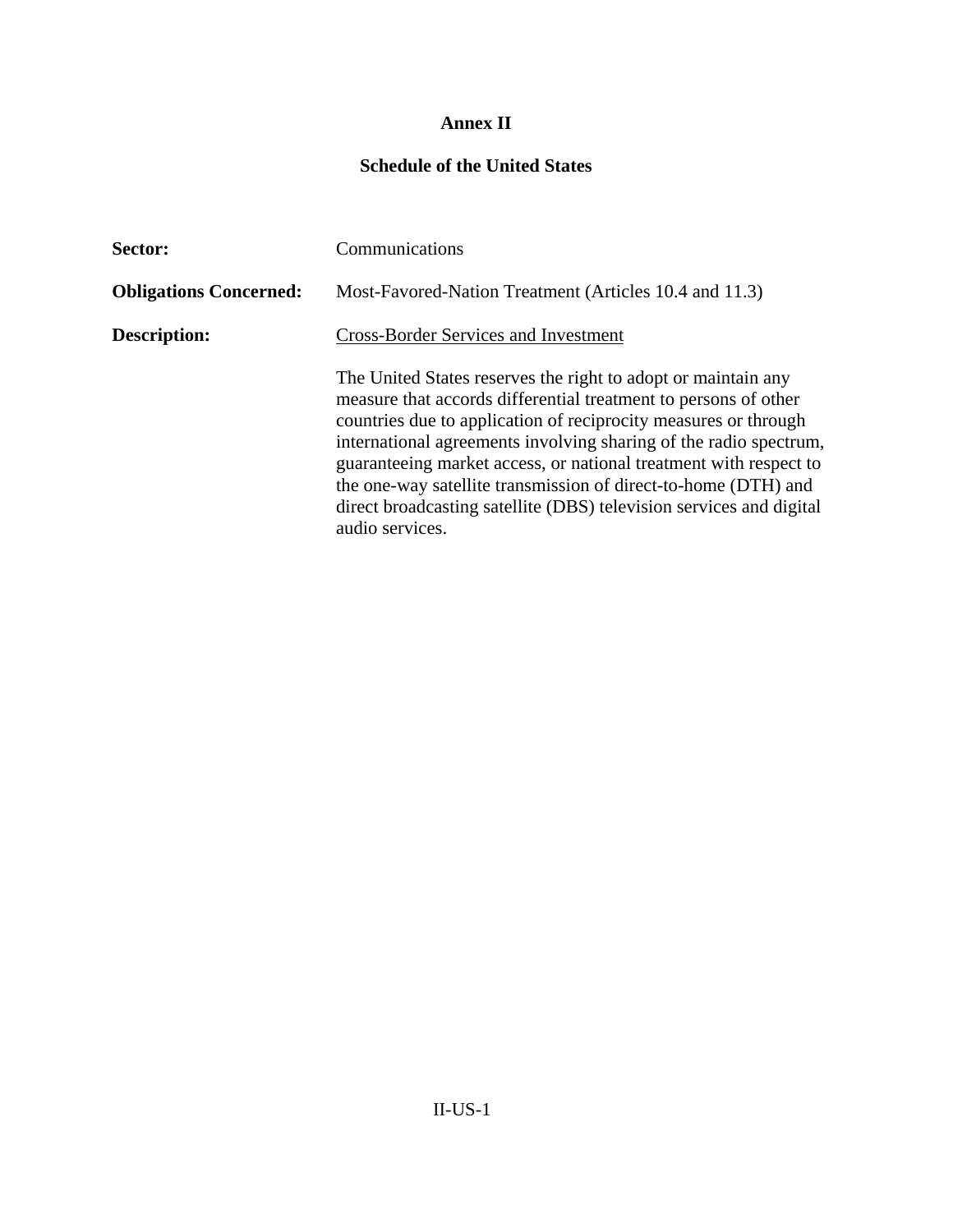| Sector:                       | <b>Communications - Cable Television</b>                                                                                                                                                                                                                                                    |  |  |
|-------------------------------|---------------------------------------------------------------------------------------------------------------------------------------------------------------------------------------------------------------------------------------------------------------------------------------------|--|--|
| <b>Obligations Concerned:</b> | National Treatment (Article 10.3)<br>Most-Favored-Nation Treatment (Article 10.4)<br>Senior Management and Boards of Directors (Article 10.10)                                                                                                                                              |  |  |
| <b>Description:</b>           | Investment                                                                                                                                                                                                                                                                                  |  |  |
|                               | The United States reserves the right to adopt or maintain any<br>measure that accords equivalent treatment to persons of any<br>country that limits ownership by persons of the United States in an<br>enterprise engaged in the operation of a cable television system in<br>that country. |  |  |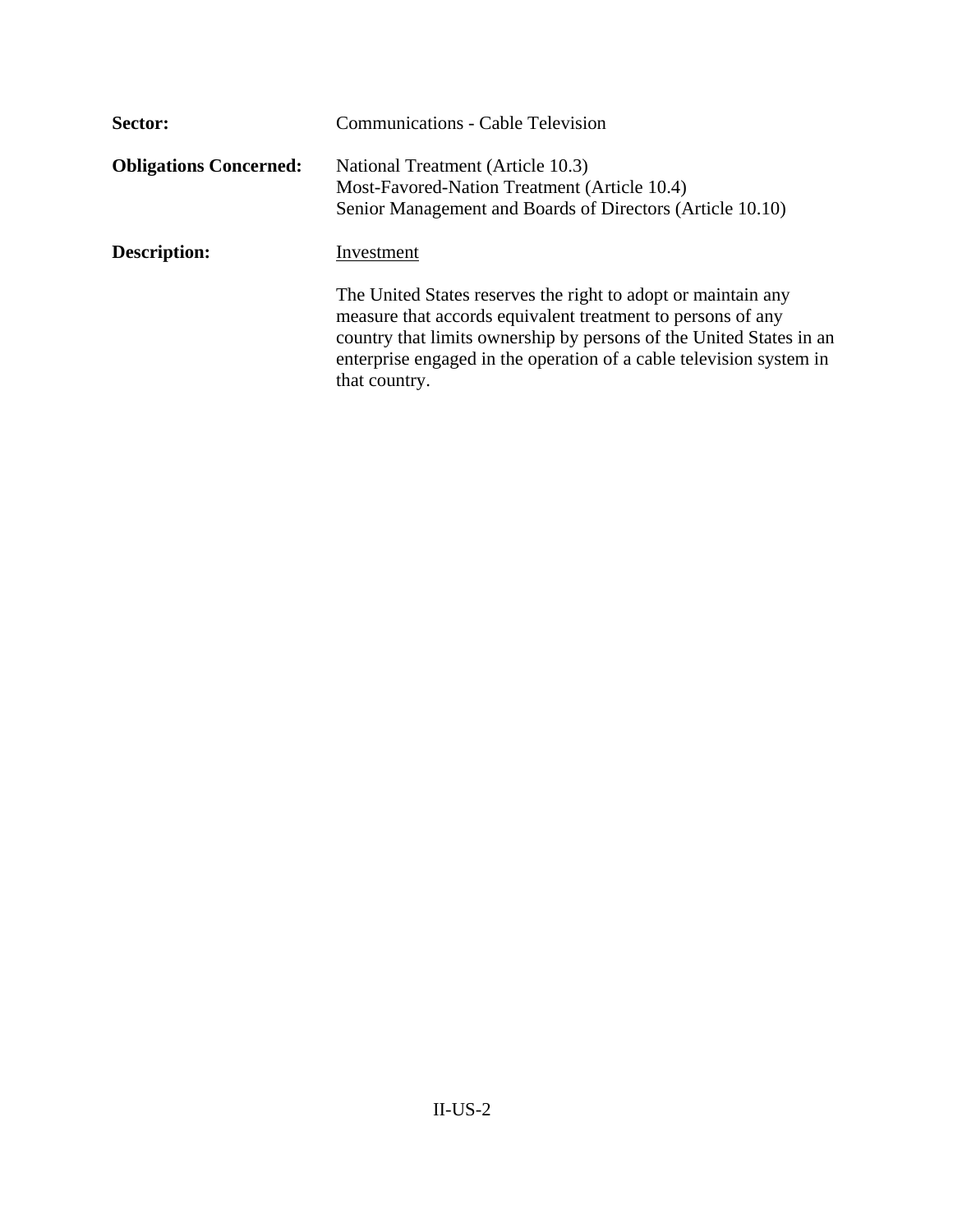| Sector:                       | <b>Social Services</b>                                                                                                                                                                                                                                                                                                                                                                                                    |
|-------------------------------|---------------------------------------------------------------------------------------------------------------------------------------------------------------------------------------------------------------------------------------------------------------------------------------------------------------------------------------------------------------------------------------------------------------------------|
| <b>Obligations Concerned:</b> | National Treatment (Articles 10.3 and 11.2)                                                                                                                                                                                                                                                                                                                                                                               |
|                               | Most-Favored-Nation Treatment (Articles 10.4 and 11.3)                                                                                                                                                                                                                                                                                                                                                                    |
|                               | Market Access (Article 11.4)                                                                                                                                                                                                                                                                                                                                                                                              |
|                               | Local Presence (Article 11.5)                                                                                                                                                                                                                                                                                                                                                                                             |
|                               | Performance Requirements (Article 10.9)                                                                                                                                                                                                                                                                                                                                                                                   |
|                               | Senior Management and Boards of Directors (Article 10.10)                                                                                                                                                                                                                                                                                                                                                                 |
| <b>Description:</b>           | <b>Cross-Border Services and Investment</b>                                                                                                                                                                                                                                                                                                                                                                               |
|                               | The United States reserves the right to adopt or maintain any<br>measure with respect to the provision of law enforcement and<br>correctional services, and the following services to the extent they<br>are social services established or maintained for a public purpose:<br>income security or insurance, social security or insurance, social<br>welfare, public education, public training, health, and child care. |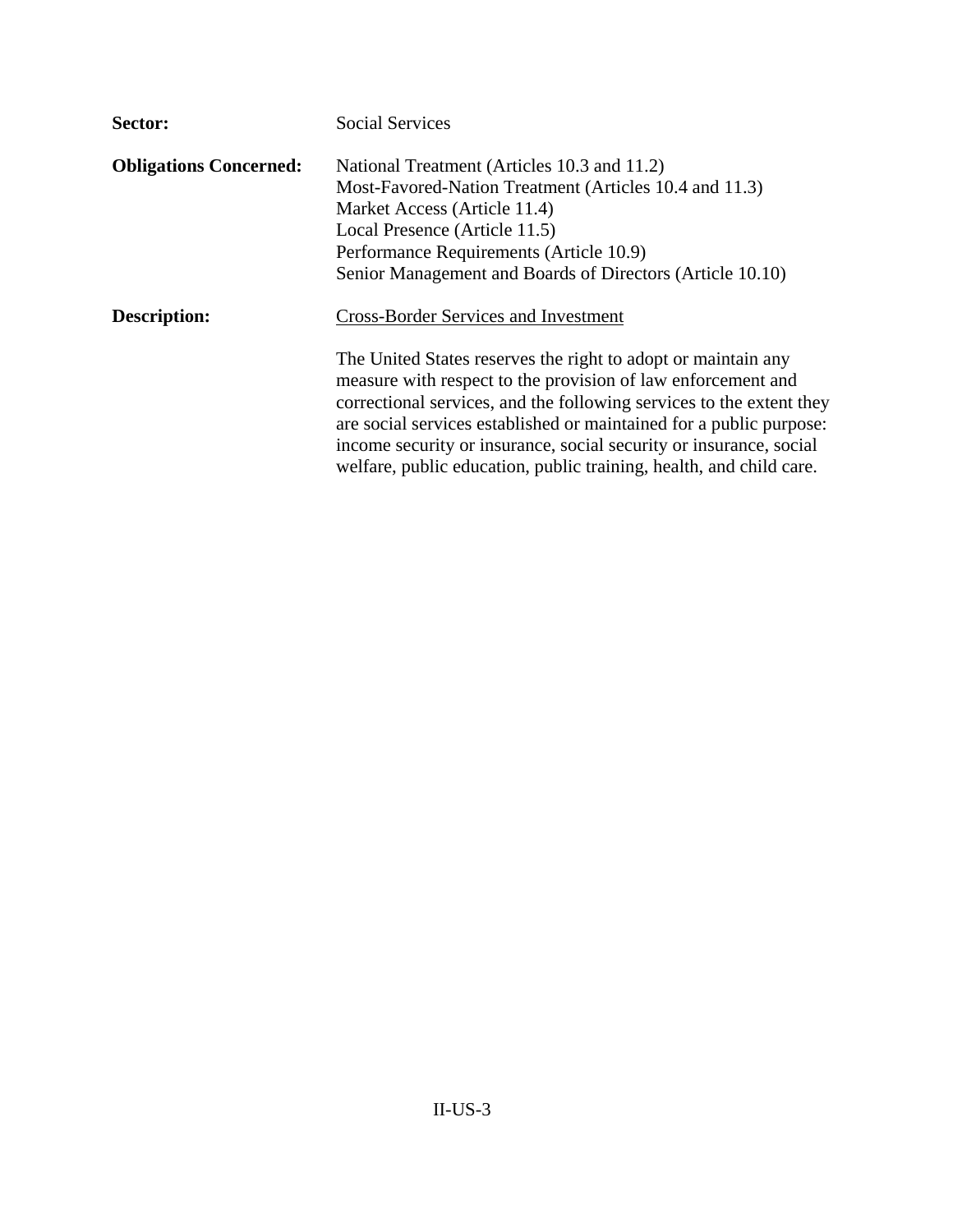| Sector:                       | <b>Minority Affairs</b>                                                                                                                                                                                                                   |
|-------------------------------|-------------------------------------------------------------------------------------------------------------------------------------------------------------------------------------------------------------------------------------------|
| <b>Obligations Concerned:</b> | National Treatment (Articles 10.3 and 11.2)<br>Local Presence (Article 11.5)<br>Performance Requirements (Article 10.9)<br>Senior Management and Boards of Directors (Article 10.10)                                                      |
| Description:                  | <b>Cross-Border Services and Investment</b><br>The United States reserves the right to adopt or maintain any                                                                                                                              |
|                               | measure according rights or preferences to socially or<br>economically disadvantaged minorities, including corporations<br>organized under the laws of the State of Alaska in accordance with<br>the Alaska Native Claims Settlement Act. |
| <b>Existing Measures:</b>     | Alaska Native Claims Settlement Act, 43 U.S.C. §§ 1601 et seq.                                                                                                                                                                            |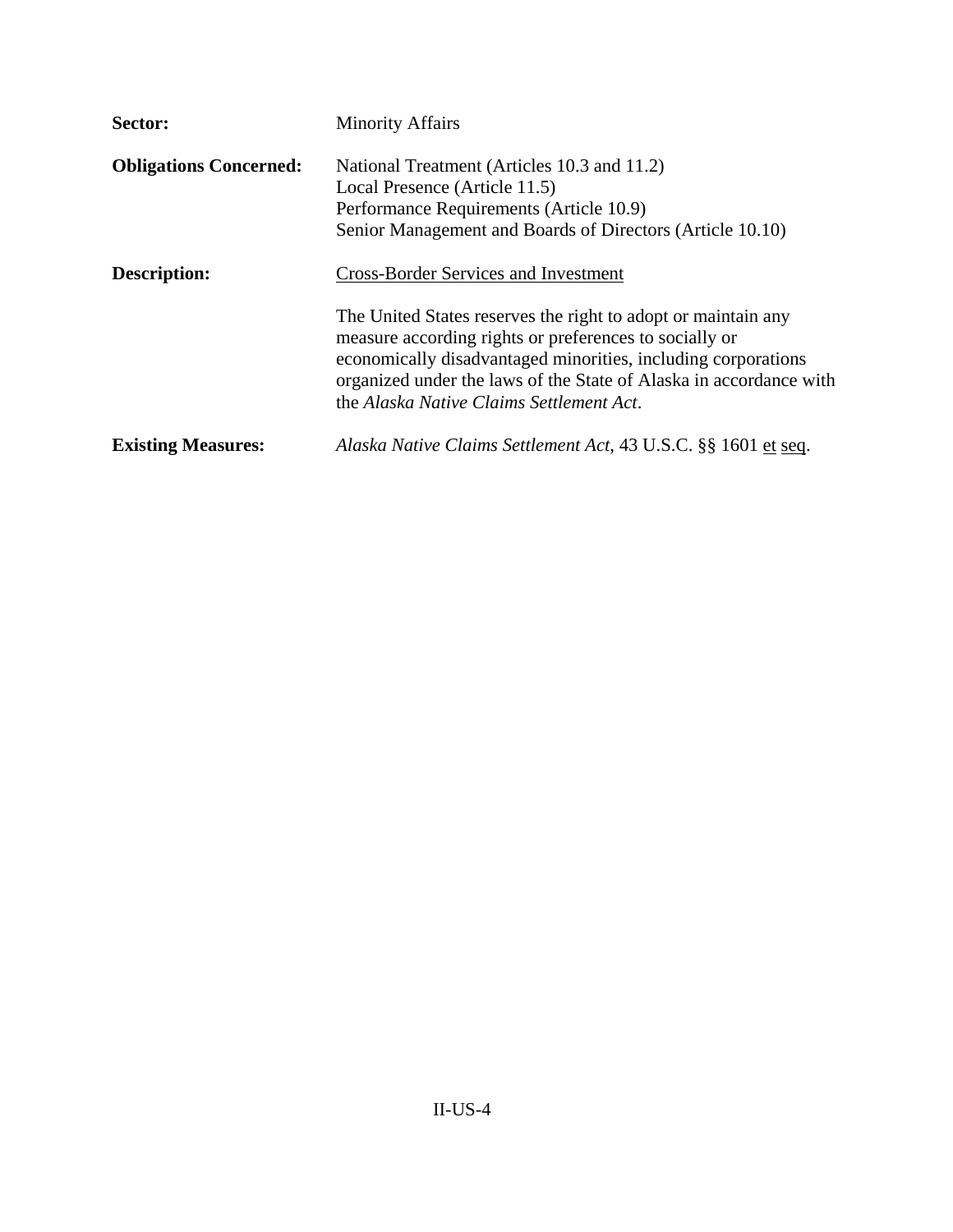| Sector:                       | Transportation                                                                                                                                                                                                                                 |                                                                                                                                                                                                                                                                                                                                                                                        |  |  |
|-------------------------------|------------------------------------------------------------------------------------------------------------------------------------------------------------------------------------------------------------------------------------------------|----------------------------------------------------------------------------------------------------------------------------------------------------------------------------------------------------------------------------------------------------------------------------------------------------------------------------------------------------------------------------------------|--|--|
| <b>Obligations Concerned:</b> | National Treatment (Articles 10.3 and 11.2)<br>Most-Favored-Nation Treatment (Articles 10.4 and 11.3)<br>Local Presence (Article 11.5)<br>Performance Requirements (Article 10.9)<br>Senior Management and Boards of Directors (Article 10.10) |                                                                                                                                                                                                                                                                                                                                                                                        |  |  |
| <b>Description:</b>           | <b>Cross-Border Services and Investment</b>                                                                                                                                                                                                    |                                                                                                                                                                                                                                                                                                                                                                                        |  |  |
|                               |                                                                                                                                                                                                                                                | The United States reserves the right to adopt or maintain any<br>measure relating to the provision of maritime transportation<br>services and the operation of U.S.-flagged vessels, including the<br>following:                                                                                                                                                                       |  |  |
|                               | (a)                                                                                                                                                                                                                                            | requirements for investment in, ownership and control of,<br>and operation of vessels and other marine structures,<br>including drill rigs, in maritime cabotage services,<br>including maritime cabotage services performed in the<br>domestic offshore trades, the coastwise trades, U.S.<br>territorial waters, waters above the continental shelf, and in<br>the inland waterways; |  |  |
|                               | (b)                                                                                                                                                                                                                                            | requirements for investment in, ownership and control of,<br>and operation of U.S.-flagged vessels in foreign trades;                                                                                                                                                                                                                                                                  |  |  |
|                               | (c)                                                                                                                                                                                                                                            | requirements for investment in, ownership or control of,<br>and operation of vessels engaged in fishing and related<br>activities in U.S. territorial waters and the Exclusive<br>Economic Zone;                                                                                                                                                                                       |  |  |
|                               | (d)                                                                                                                                                                                                                                            | requirements related to documenting a vessel under the<br>U.S. flag;                                                                                                                                                                                                                                                                                                                   |  |  |
|                               | (e)                                                                                                                                                                                                                                            | promotional programs, including tax benefits, available for<br>shipowners, operators, and vessels meeting certain<br>requirements;                                                                                                                                                                                                                                                     |  |  |
|                               | (f)                                                                                                                                                                                                                                            | certification, licensing, and citizenship requirements for<br>crew members on U.S.-flagged vessels;                                                                                                                                                                                                                                                                                    |  |  |
|                               | (g)                                                                                                                                                                                                                                            | manning requirements for U.S.-flagged vessels;                                                                                                                                                                                                                                                                                                                                         |  |  |
|                               |                                                                                                                                                                                                                                                |                                                                                                                                                                                                                                                                                                                                                                                        |  |  |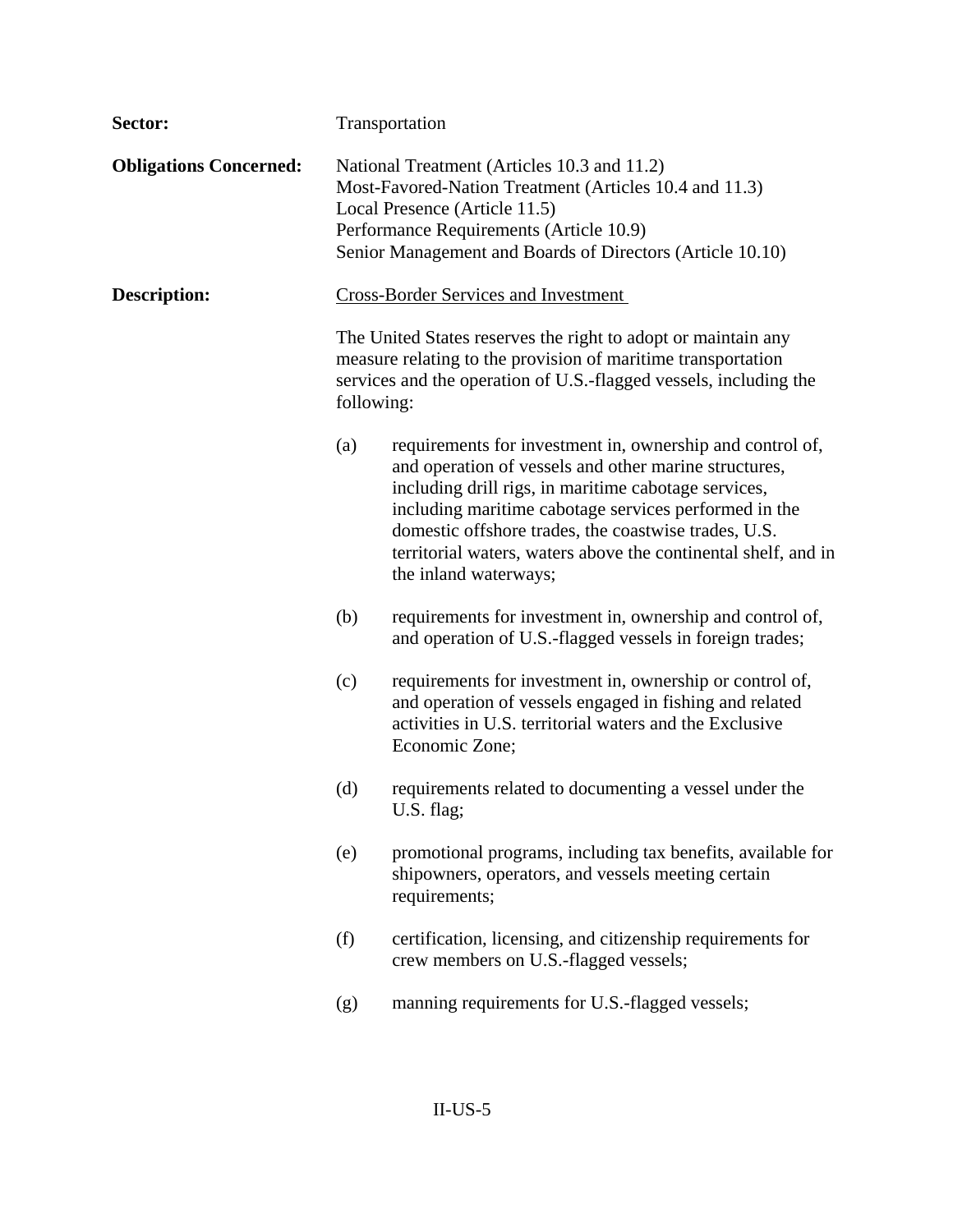- (h) all matters under the jurisdiction of the Federal Maritime Commission;
- (i) negotiation and implementation of bilateral and other international maritime agreements and understandings;
- (j) limitations on longshore work performed by crew members;
- (k) tonnage duties and light money assessments for entering U.S. waters; and
- (l) certification, licensing, and citizenship requirements for pilots performing pilotage services in U.S. territorial waters.

 The following activities are not included in this reservation. However, the treatment in (b) is conditional upon obtaining comparable market access in these sectors from Panama:

- (a) vessel construction and repair; and
- (b) landside aspects of port activities, including operation and maintenance of docks; loading and unloading of vessels directly to or from land; marine cargo handling; operation and maintenance of piers; ship cleaning; stevedoring; transfer of cargo between vessels and trucks, trains, pipelines, and wharves; waterfront terminal operations; boat cleaning; canal operation; dismantling of vessels; operation of marine railways for drydocking; marine surveyors, except cargo; marine wrecking of vessels for scrap; and ship classification societies. For greater certainty, measures relating to the landside aspects of port activities are subject to the application of Article 21.2 (Essential Security).

**Existing Measures:** *Merchant Marine Act of 1920*, §§ 19 and 27, now codified at 46 U.S.C. §§ 12101, 12120, 12132, 42101-42109, 55102, 55105-55108, 55110, 55115-55117, and 55119  *Jones Act Waiver Statute*, 64 Stat 1120, 46 U.S.C. App., note preceding Section 1  *Shipping Act of 1916*, 46 U.S.C. §§ 50501, 56101, and 57109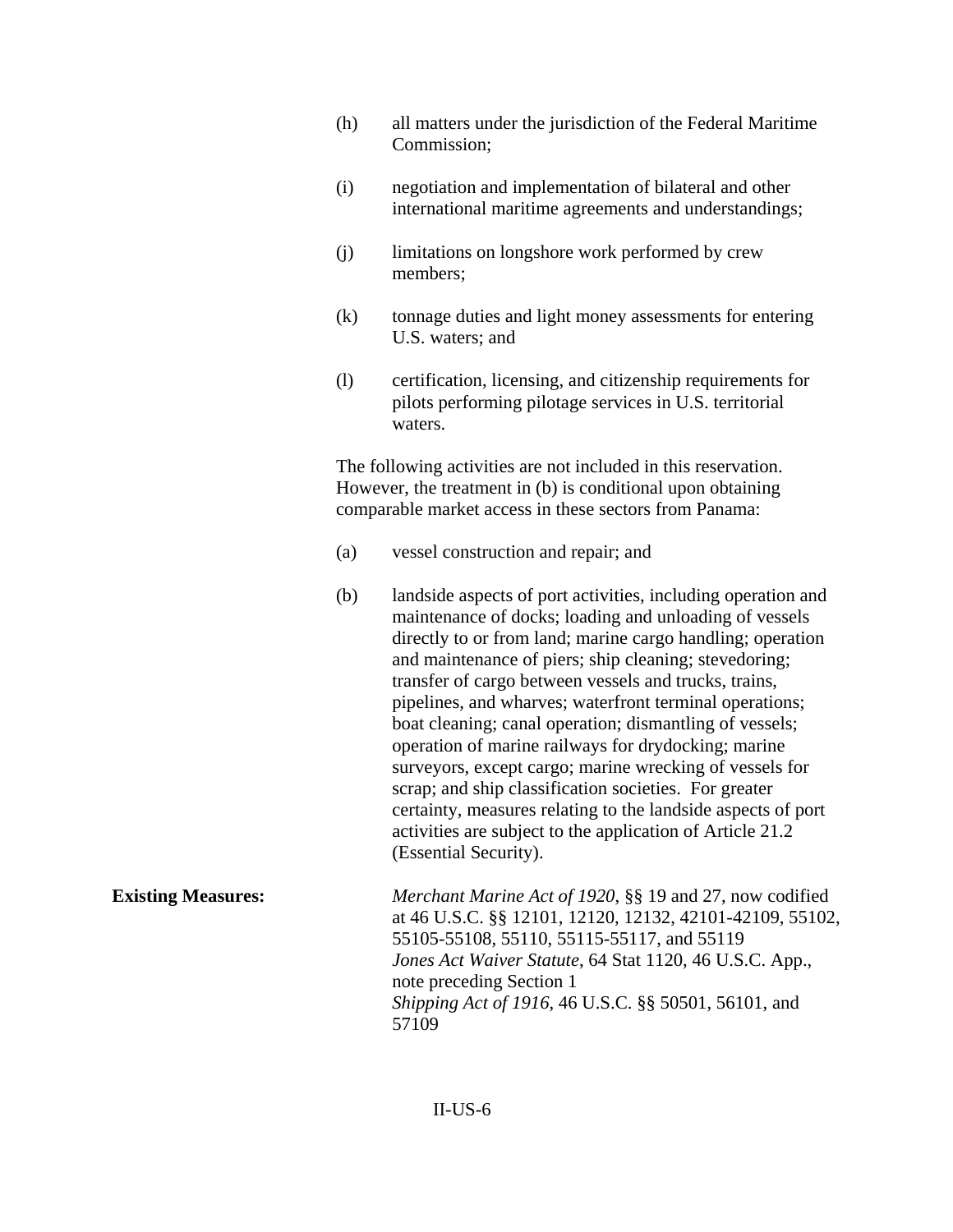*Merchant Marine Act of 1936*, 46 U.S.C. App. §§ 1151 et seq., 1171 et seq., and 46 U.S.C. §§ 50111, 53301-53312, 53701-53717, 53721-53725, 53731-53735, 55304, 55305, 57101, 57104, and 57301-57308

 *Merchant Ship Sales Act of 1946*, 50 U.S.C. App. § 1738 46 U.S.C. §§ 55109, 55111, 55118, 60301, 60302, 60304- 60306, 60312, and 80104

46 U.S.C. §§ 12101 et seq. and 31301 et seq.

46 U.S.C. §§ 8904 and 31328(2)

 *Passenger Vessel Act*, 46 U.S.C. 55103

 42 U.S.C. §§ 9601 et seq.; 33 U.S.C. §§ 2701 et seq.; 33 U.S.C. §§ 1251 et seq.

 46 U.S.C. §§ 3301 et seq., 3701 et seq., 8103, and 12107(b)  *Shipping Act of 1984*, 46 U.S.C. §§ 40701-40706, 41107- 41109

 *The Foreign Shipping Practices Act of 1988*, 46 U.S.C. 42301 et seq.

 *Merchant Marine Act, 1920*, 46 U.S.C. §§ 50101 et seq. *Shipping Act of 1984, 46 U.S.C.* §§ 40101 et seq.

 *Alaska North Slope*, 104 Pub. L. 58; 109 Stat. 557

Longshore restrictions and reciprocity, 8 U.S.C. §§ 1101 et seq.

 Vessel escort provisions, Section 1119 of Pub. L. 106-554, as amended

 *Nicholson Act*, 46 U.S.C. § 55114

 *Commercial Fishing Industry Vessel Anti-Reflagging Act of 1987*, 46 U.S.C. § 2101 and 46 U.S.C. § 12108

43 U.S.C. § 1841

22 U.S.C. § 1980

 *Intercoastal Shipping Act*, 46 U.S.C. App. § 843 46 U.S.C. § 9302, 46 U.S.C. § 8502; Agreement Governing the Operation of Pilotage on the Great Lakes, Exchange of Notes at Ottawa, August 23, 1978, and March 29, 1979, TIAS 9445

 *Magnuson Fishery Conservation and Management Act*, 16 U.S.C. §§ 1801 et seq.

19 U.S.C. § 1466

 *North Pacific Anadramous Stocks Convention Act of 1972*, P.L. 102-587; *Oceans Act of 1992, Title VII*

*Tuna Convention Act*, 16 U.S.C. §§ 951 et seq.

 *South Pacific Tuna Act of 1988*, 16 U.S.C. §§ 973 et seq.

 *Northern Pacific Halibut Act of 1982*, 16 U.S.C. §§ 773 et seq.

 *Atlantic Tunas Convention Act*, 16 U.S.C. §§ 971 et seq.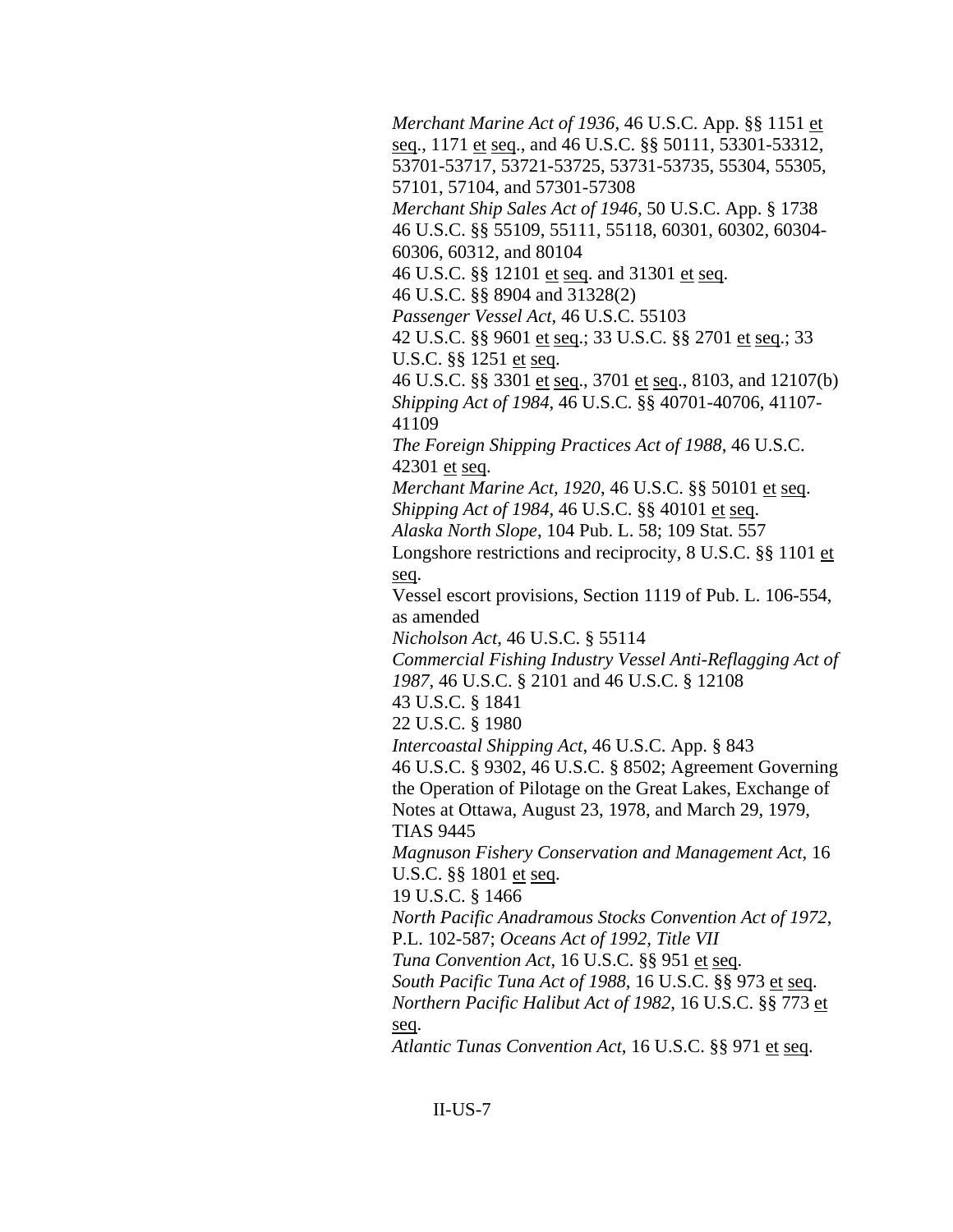*Antarctic Marine Living Resources Convention Act of 1984*, 16 U.S.C. §§ 2431 et seq. *Pacific Salmon Treaty Act of 1985*, 16 U.S.C. §§ 3631 et seq.  *American Fisheries Act*, 46 U.S.C. § 12102(c) and 46 U.S.C. § 31322(a)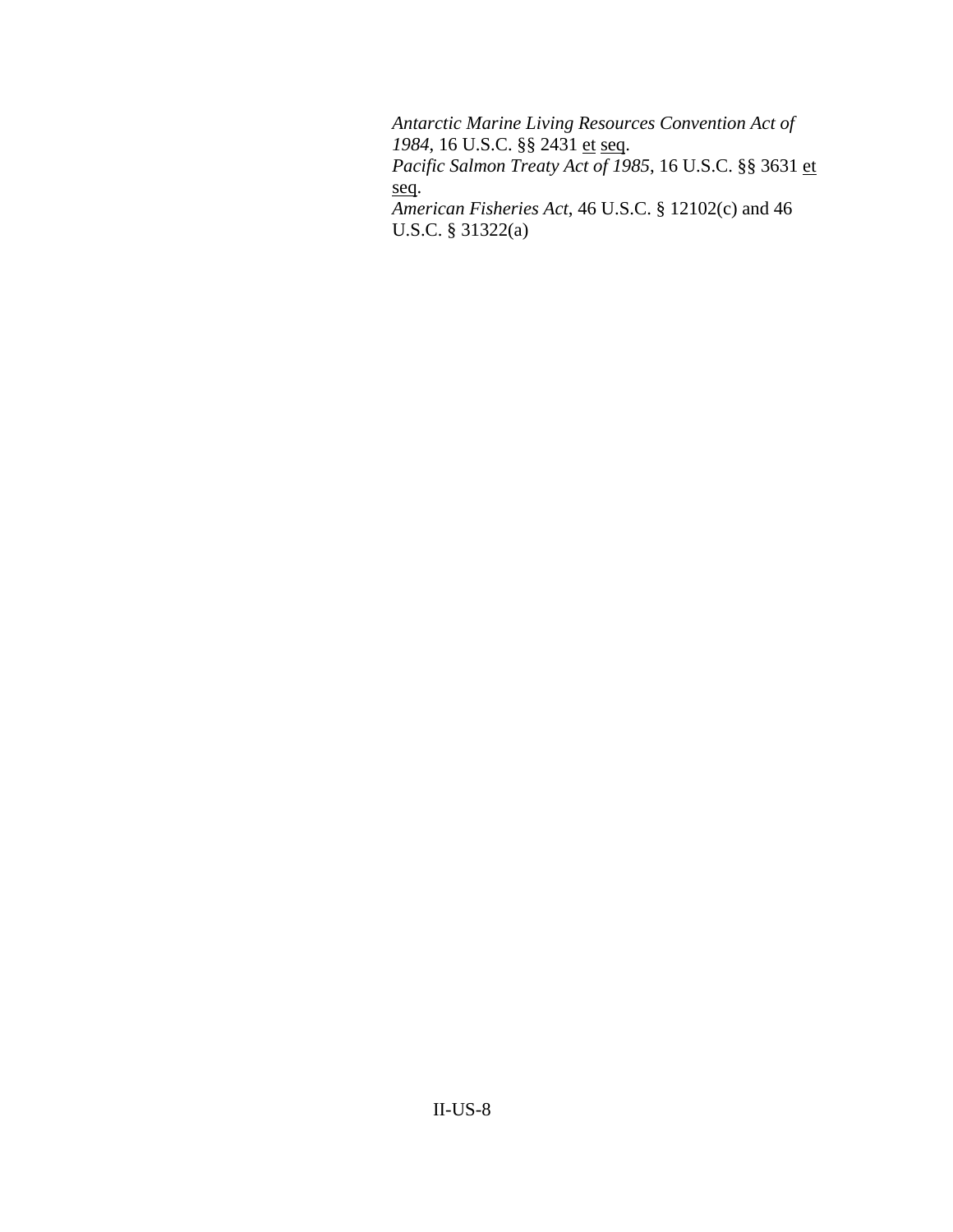| Sector:                       | All                                                                                                                                                                                                       |  |  |
|-------------------------------|-----------------------------------------------------------------------------------------------------------------------------------------------------------------------------------------------------------|--|--|
| <b>Obligations Concerned:</b> | Market Access (Article 11.4)                                                                                                                                                                              |  |  |
| Description:                  | <b>Cross-Border Services</b>                                                                                                                                                                              |  |  |
|                               | The United States reserves the right to adopt or maintain any<br>measure that is not inconsistent with the United States' obligations<br>under Article XVI of the General Agreement on Trade in Services. |  |  |